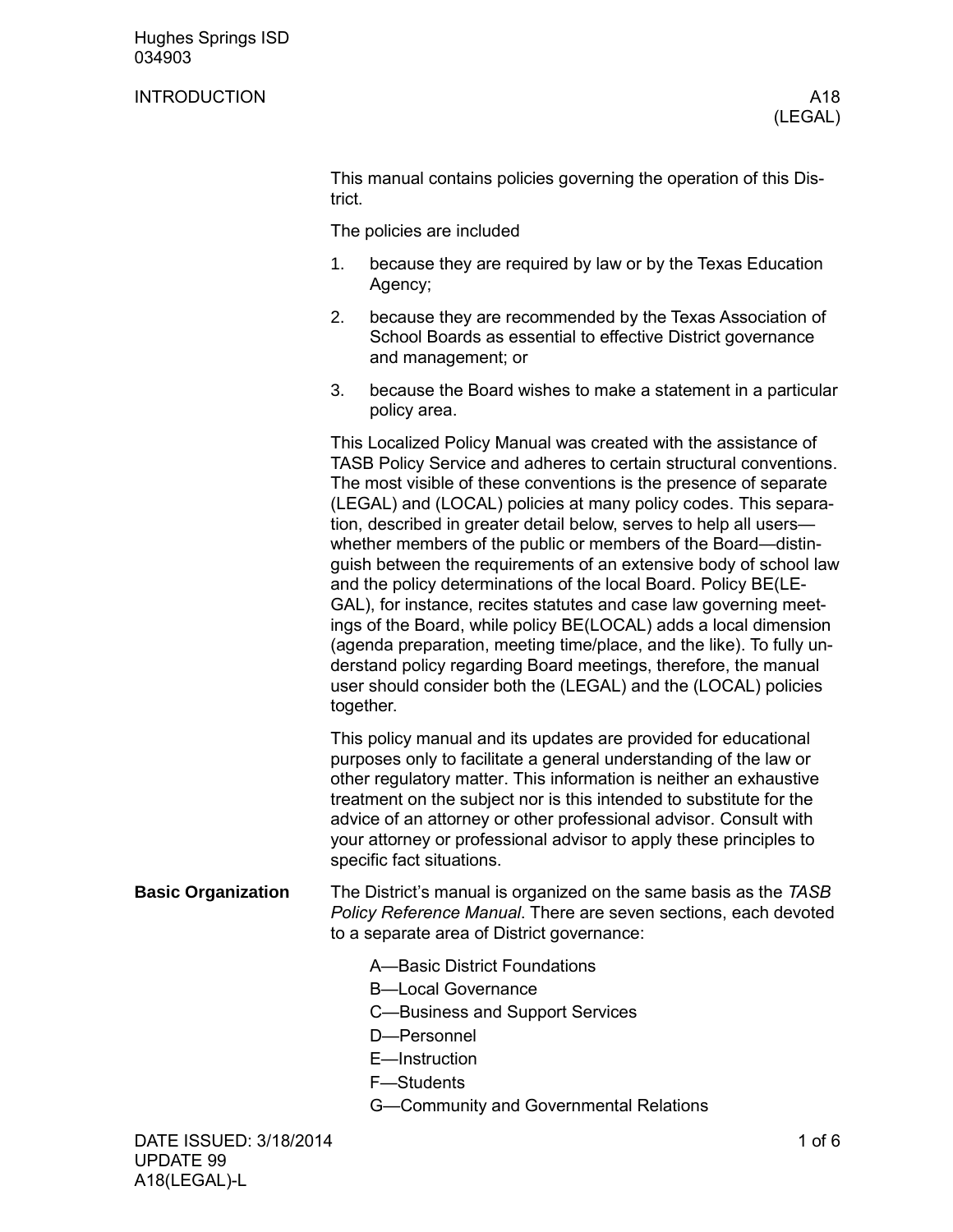| <b>Hughes Springs ISD</b><br>034903          |                                                                                                                                                                                                                                                                                                                                                                                                                                                                                                         |
|----------------------------------------------|---------------------------------------------------------------------------------------------------------------------------------------------------------------------------------------------------------------------------------------------------------------------------------------------------------------------------------------------------------------------------------------------------------------------------------------------------------------------------------------------------------|
| <b>INTRODUCTION</b>                          | A18<br>(LEGAL)                                                                                                                                                                                                                                                                                                                                                                                                                                                                                          |
| <b>Tables of Contents</b>                    | Each section of the manual has a table of contents that lists the<br>policy topics in that section with their respective codes. The tables<br>of contents are designed for expansion and may contain topics that<br>do not have a corresponding policy in the manual.                                                                                                                                                                                                                                   |
|                                              | In Policy On Line®, the table of contents for a particular section<br>contains a list of documents—each an active link—that appear in<br>that section.                                                                                                                                                                                                                                                                                                                                                  |
| <b>Cross-Index</b>                           | A comprehensive cross-index lists topics and provides the policy<br>codes under which information is found. Entries in the cross-index<br>reflect statutory terminology, common usage, and significant mar-<br>gin notes. Because the cross-index is used also for the TASB Pol-<br>icy Reference Manual and the TASB Regulations Resource Man-<br>ual, it contains some references to codes and topics more<br>appropriate for a local administrative procedures manual than a<br>board policy manual. |
|                                              | In Policy On Line, the cross-index contains active links to the iden-<br>tified policy codes where materials on a given topic may be found.                                                                                                                                                                                                                                                                                                                                                             |
| <b>Legally Referenced</b><br><b>Policies</b> | The legally referenced "(LEGAL)" policies track the language of the<br>U.S. and Texas Constitutions; federal and state statutes, including<br>the Texas Education Code; attorney general opinions; the Texas<br>Administrative Code, including Commissioner's and State Board of<br>Education rules; and other sources of authority defining the legal<br>context for local school district governance and management.                                                                                  |
|                                              | Policy statements that cite court cases or attorney general opinions<br>stand only for the specific statements in the policy and do not<br>otherwise implicate the elements, contents, or conclusions of the<br>cited authority. Such citations are provided only for reference; no<br>other meaning is implied or intended.                                                                                                                                                                            |
|                                              | The (LEGAL) policies within this manual represent the working<br>core of legal provisions, critical to day-to-day, month-to-month<br>decision making, regarding District governance and management.<br>The absence of a (LEGAL) policy at a given policy code in this<br>manual may mean that the law is silent regarding this topic.                                                                                                                                                                   |
|                                              | All legally referenced policies have the designation "(LEGAL)" in<br>the upper right corner of each page directly below the alphabetical<br>code. This code is repeated in the lower left corner where it is<br>followed by the (LEGAL) designation and a "version" identifier as<br>described below.                                                                                                                                                                                                   |
| Versions                                     | The (LEGAL) policies found in this manual derive from (LEGAL)<br>policies found in corresponding codes in the TASB Policy Refer-<br>ence Manual. While the TASB Policy Reference Manual contains<br>provisions applicable to all districts as well as mutually exclusive                                                                                                                                                                                                                                |
| DATE ISSUED: 3/18/2014<br><b>UPDATE 99</b>   | $2$ of $6$                                                                                                                                                                                                                                                                                                                                                                                                                                                                                              |

A18(LEGAL)-L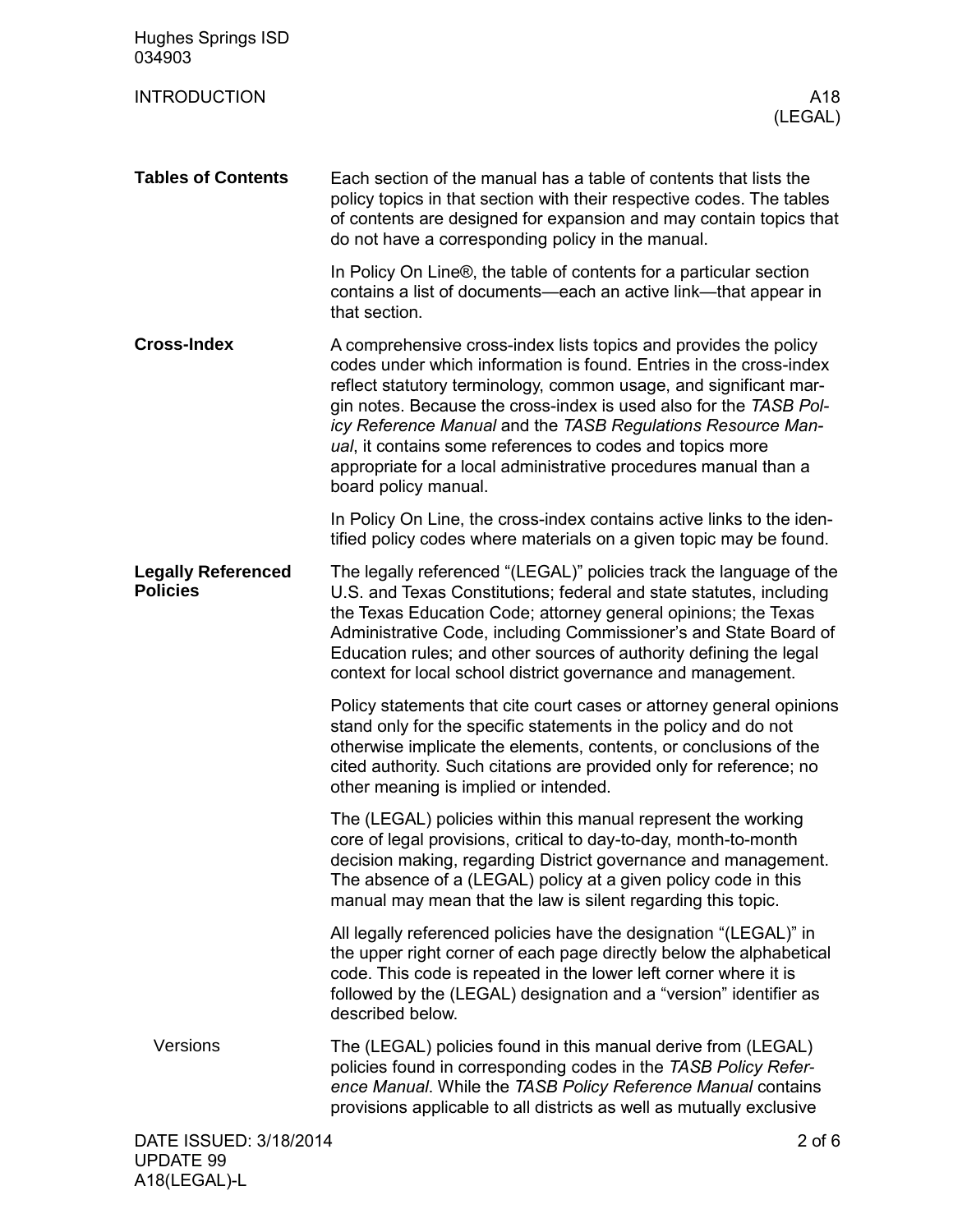| <b>Hughes Springs ISD</b><br>034903 |                                                                                                                                                                                                                                                                                                                                                                                                                                                                                                                                                                                                                          |                                                   |  |  |  |
|-------------------------------------|--------------------------------------------------------------------------------------------------------------------------------------------------------------------------------------------------------------------------------------------------------------------------------------------------------------------------------------------------------------------------------------------------------------------------------------------------------------------------------------------------------------------------------------------------------------------------------------------------------------------------|---------------------------------------------------|--|--|--|
| <b>INTRODUCTION</b>                 |                                                                                                                                                                                                                                                                                                                                                                                                                                                                                                                                                                                                                          | A18<br>(LEGAL)                                    |  |  |  |
|                                     | provisions designed for districts of different types, sizes, and<br>geographical locations, this Localized Policy Manual contains legal<br>provisions specific to the District and included to inform local<br>action.<br>The (LEGAL) "versions" developed by TASB Policy Service include<br>only the legal provisions relevant to a particular district and are<br>identified by a letter (or letter/number combination) other than "-P"<br>in the lower left corner of the page. To review the full range of<br>options within a (LEGAL) policy, refer to the same code in the<br><b>TASB Policy Reference Manual.</b> |                                                   |  |  |  |
|                                     |                                                                                                                                                                                                                                                                                                                                                                                                                                                                                                                                                                                                                          |                                                   |  |  |  |
| <b>Citations</b>                    | In (LEGAL) policies, citations that are attached to a provision or<br>paragraph apply only to that text. Citations that are separated from<br>the policy text by a double line space govern all material above the<br>citation or up to the previous citation.                                                                                                                                                                                                                                                                                                                                                           |                                                   |  |  |  |
| <b>Abbreviations</b>                | The following abbreviations are used in the italicized legal citations<br>in the manual:                                                                                                                                                                                                                                                                                                                                                                                                                                                                                                                                 |                                                   |  |  |  |
|                                     | <b>Abbreviation</b>                                                                                                                                                                                                                                                                                                                                                                                                                                                                                                                                                                                                      | <b>Full Form</b>                                  |  |  |  |
|                                     | Art.                                                                                                                                                                                                                                                                                                                                                                                                                                                                                                                                                                                                                     | Article                                           |  |  |  |
|                                     | Atty. Gen. L.A.                                                                                                                                                                                                                                                                                                                                                                                                                                                                                                                                                                                                          | <b>Attorney General Letter Advisory</b>           |  |  |  |
|                                     | Atty. Gen. L.O.                                                                                                                                                                                                                                                                                                                                                                                                                                                                                                                                                                                                          | <b>Attorney General Letter Opinion</b>            |  |  |  |
|                                     | Atty. Gen. Op.                                                                                                                                                                                                                                                                                                                                                                                                                                                                                                                                                                                                           | <b>Attorney General Opinion</b>                   |  |  |  |
|                                     | Atty. Gen. ORD                                                                                                                                                                                                                                                                                                                                                                                                                                                                                                                                                                                                           | <b>Attorney General Open Records</b><br>Decision  |  |  |  |
|                                     | <b>Business and</b><br><b>Commerce Code</b>                                                                                                                                                                                                                                                                                                                                                                                                                                                                                                                                                                              | <b>Texas Business and Commerce</b><br>Code        |  |  |  |
|                                     | C.F.R.                                                                                                                                                                                                                                                                                                                                                                                                                                                                                                                                                                                                                   | Code of Federal Regulations                       |  |  |  |
|                                     | Civ. Prac. & Rem.<br>Code                                                                                                                                                                                                                                                                                                                                                                                                                                                                                                                                                                                                | <b>Texas Civil Practices and Remedies</b><br>Code |  |  |  |
|                                     | Code of Criminal<br>Procedure                                                                                                                                                                                                                                                                                                                                                                                                                                                                                                                                                                                            | <b>Texas Code of Criminal Procedure</b>           |  |  |  |
|                                     | <b>Education Code</b>                                                                                                                                                                                                                                                                                                                                                                                                                                                                                                                                                                                                    | <b>Texas Education Code</b>                       |  |  |  |
|                                     | <b>Election Code</b>                                                                                                                                                                                                                                                                                                                                                                                                                                                                                                                                                                                                     | <b>Texas Election Code</b>                        |  |  |  |
|                                     | F.Supp.                                                                                                                                                                                                                                                                                                                                                                                                                                                                                                                                                                                                                  | <b>Federal Supplement</b>                         |  |  |  |
|                                     | F.2d                                                                                                                                                                                                                                                                                                                                                                                                                                                                                                                                                                                                                     | Federal Reporter, Second Series                   |  |  |  |
|                                     | F.3d                                                                                                                                                                                                                                                                                                                                                                                                                                                                                                                                                                                                                     | <b>Federal Reporter, Third Series</b>             |  |  |  |

Family Code **Texas Family Code** 

Gov't Code <u>Jeas Government Code</u>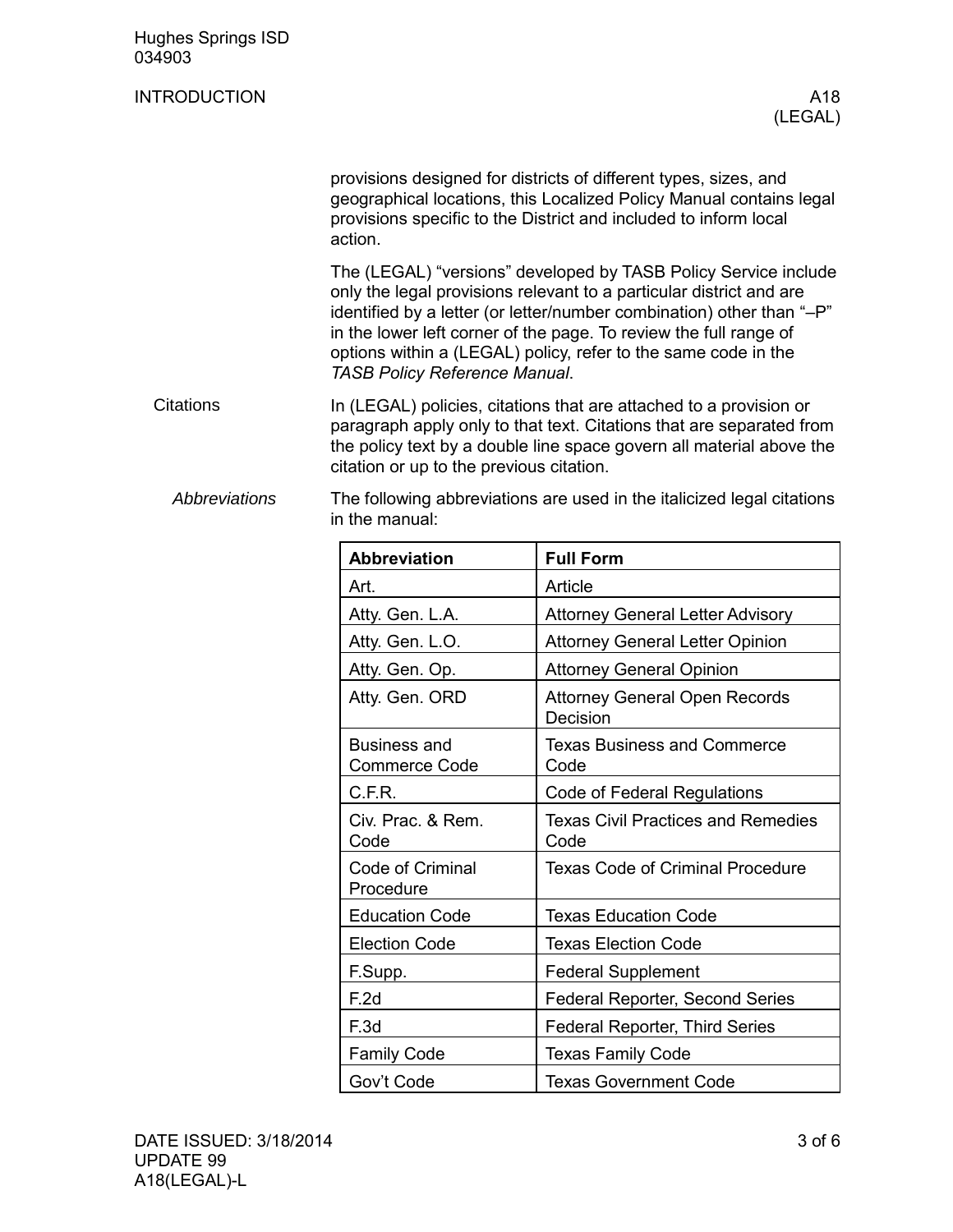## INTRODUCTION A18

| <b>Abbreviation</b>              | <b>Full Form</b>                               |
|----------------------------------|------------------------------------------------|
| <b>Health and Safety</b><br>Code | <b>Texas Health and Safety Code</b>            |
| <b>Human Resources</b><br>Code   | <b>Texas Human Resources Code</b>              |
| <b>Insurance Code</b>            | <b>Texas Insurance Code</b>                    |
| Labor Code                       | <b>Texas Labor Code</b>                        |
| Local Gov't Code                 | <b>Texas Local Government Code</b>             |
| <b>Occupations Code</b>          | <b>Texas Occupations Code</b>                  |
| Penal Code                       | <b>Texas Penal Code</b>                        |
| S.Ct.                            | <b>Supreme Court Reporter</b>                  |
| S.W.                             | Southwestern Reporter                          |
| S.W.2d                           | Southwestern Reporter, Second<br><b>Series</b> |
| S.W.3d                           | Southwestern Reporter, Third Series            |
| <b>TAC</b>                       | <b>Texas Administrative Code</b>               |
| <b>Tax Code</b>                  | <b>Texas Tax Code</b>                          |
| Tex. Const.                      | <b>Texas Constitution</b>                      |
| Trans. Code                      | <b>Texas Transportation Code</b>               |
| U.S.                             | <b>United States Reporter</b>                  |
| <b>U.S.C.</b>                    | <b>United States Code</b>                      |
| U.S. Const.                      | <b>United States Constitution</b>              |
| <b>V.A.T.S.</b>                  | <b>Vernon's Annotated Texas Statutes</b>       |

Please note that (LEGAL) policies are NOT adopted by the Board. These documents are snapshots of often rapidly evolving law and are intended to inform decision makers and others of the legal context. Some lag will occur between the enactment of new law and its reflection in the manual. Current law will supersede any out-of-date (LEGAL) policy, in accordance with BF(LOCAL) in this manual. No Adoption

Local policies are identified by the designation (LOCAL) directly below the alphabetical code, in the upper right corner of each page and again in the lower left corner. **Local Policies**

> Local policies that are preceded by a (LEGAL) policy in the same code generally expand on, or qualify, the legally referenced provisions. Other (LOCAL) policies stand alone, reflecting the Board's intentions in areas not otherwise addressed by law.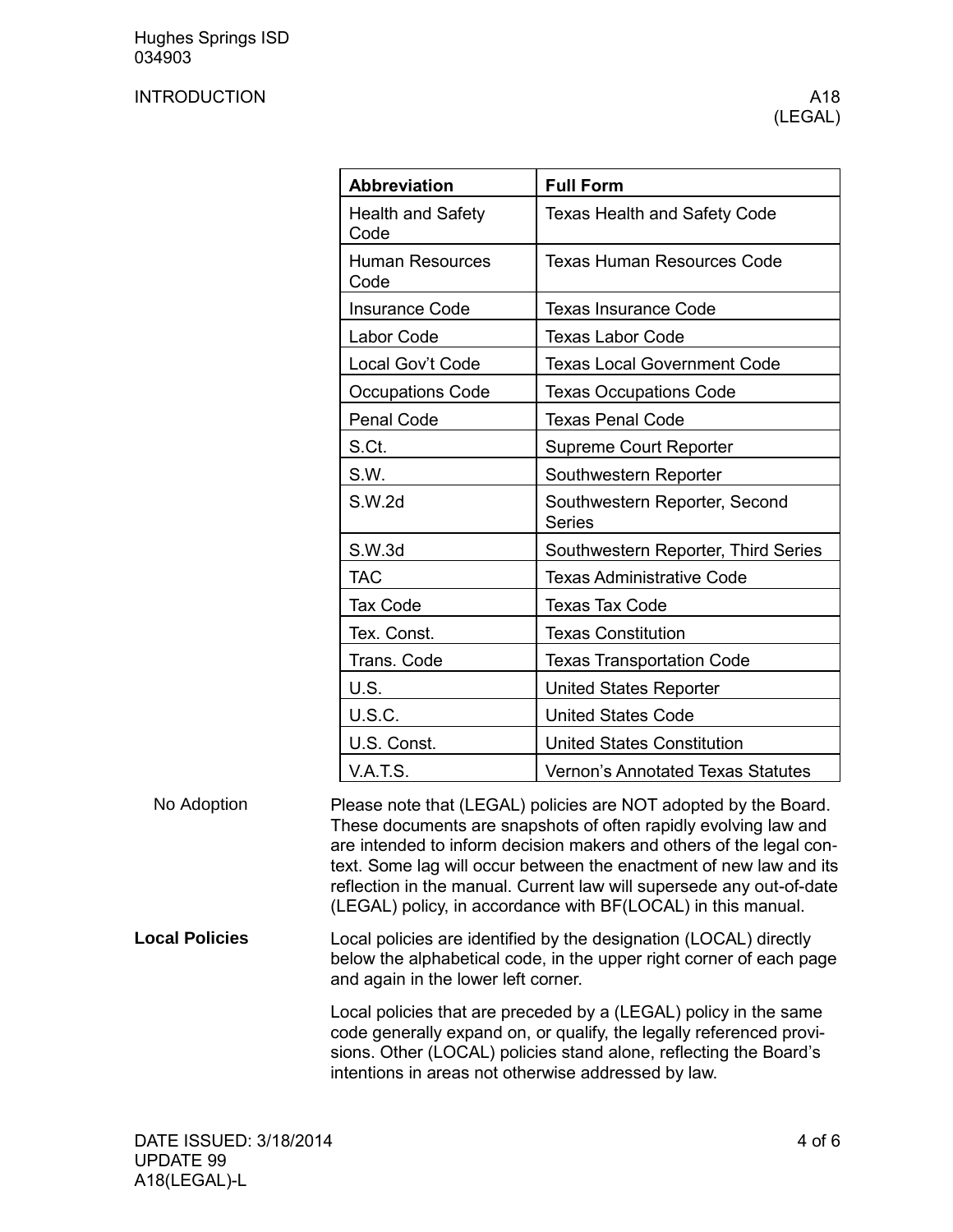| <b>Hughes Springs ISD</b><br>034903 |                                                                                                                                                                                                                                                                                                                                                                                                                                                                                               |                                                                                                                                                                                                                                                                       |  |  |
|-------------------------------------|-----------------------------------------------------------------------------------------------------------------------------------------------------------------------------------------------------------------------------------------------------------------------------------------------------------------------------------------------------------------------------------------------------------------------------------------------------------------------------------------------|-----------------------------------------------------------------------------------------------------------------------------------------------------------------------------------------------------------------------------------------------------------------------|--|--|
| <b>INTRODUCTION</b>                 |                                                                                                                                                                                                                                                                                                                                                                                                                                                                                               | A18<br>(LEGAL)                                                                                                                                                                                                                                                        |  |  |
| Versions                            | Local policy versions have been created to reflect language com-<br>mon to many districts and determined by the Board to be appropri-<br>ate for the District. Local versions have the code in the lower left<br>corner with the designation (LOCAL) followed by a letter (or let-<br>ter/number combination) that identifies the version.                                                                                                                                                    |                                                                                                                                                                                                                                                                       |  |  |
| <b>Unique Local</b><br>Policies     | A unique local policy developed by the District can be distinguished<br>from the standard local versions by the designation (LOCAL)-X in<br>the lower left corner of the page.                                                                                                                                                                                                                                                                                                                |                                                                                                                                                                                                                                                                       |  |  |
| <b>Regulations</b>                  | adopted by the Board.                                                                                                                                                                                                                                                                                                                                                                                                                                                                         | Some districts have chosen to supplement their manuals with<br>administrative procedures to assist in implementation of policy.<br>These will be identified by the designation (REGULATION) directly<br>below the code in the upper right corner. Regulations are not |  |  |
| <b>Exhibits</b>                     | Exhibits are documents containing forms, notices, and the like, that<br>are used by the District; some exhibits are promulgated by legal<br>authority. While not adopted by the Board, they are included in the<br>District's manual to assist in the implementation of policy. Exhibits<br>have the designation (EXHIBIT) directly below the code, in the<br>upper right corner. Multiple exhibits under the same code are<br>usually preceded by a cover page listing the various exhibits. |                                                                                                                                                                                                                                                                       |  |  |
|                                     |                                                                                                                                                                                                                                                                                                                                                                                                                                                                                               | The usual sequence of materials, should all four documents be<br>found at a given code, is (LEGAL), followed by (LOCAL), followed<br>by (REGULATION), and then by (EXHIBIT).                                                                                          |  |  |
| <b>Margin Notes</b>                 | Margin notes within an individual policy provide a key to the con-<br>tent of the paragraph or group of paragraphs they introduce, and<br>significant margin notes are usually listed in the cross-index. Mar-<br>gin notes also provide a useful way to organize or map the infor-<br>mation: Margin notes aligning on the left margin reflect generally<br>independent topics. Indented margin notes are used to outline sub-<br>topics introduced by the major, nonindented margin note.   |                                                                                                                                                                                                                                                                       |  |  |
| <b>Bottom Notes</b>                 | In addition to the document code, type, and version, the following<br>bottom notes appear on policies, regulations, and exhibits in the<br>manual:                                                                                                                                                                                                                                                                                                                                            |                                                                                                                                                                                                                                                                       |  |  |
|                                     | DATE ISSUED:                                                                                                                                                                                                                                                                                                                                                                                                                                                                                  | Found in the lower left corner of each page, this<br>indicates the date on which the document was<br>last issued by TASB.                                                                                                                                             |  |  |
|                                     | <b>UPDATE:</b>                                                                                                                                                                                                                                                                                                                                                                                                                                                                                | Shows the numbered TASB update or the Local<br>District Update in which that document was<br>most recently revised.                                                                                                                                                   |  |  |